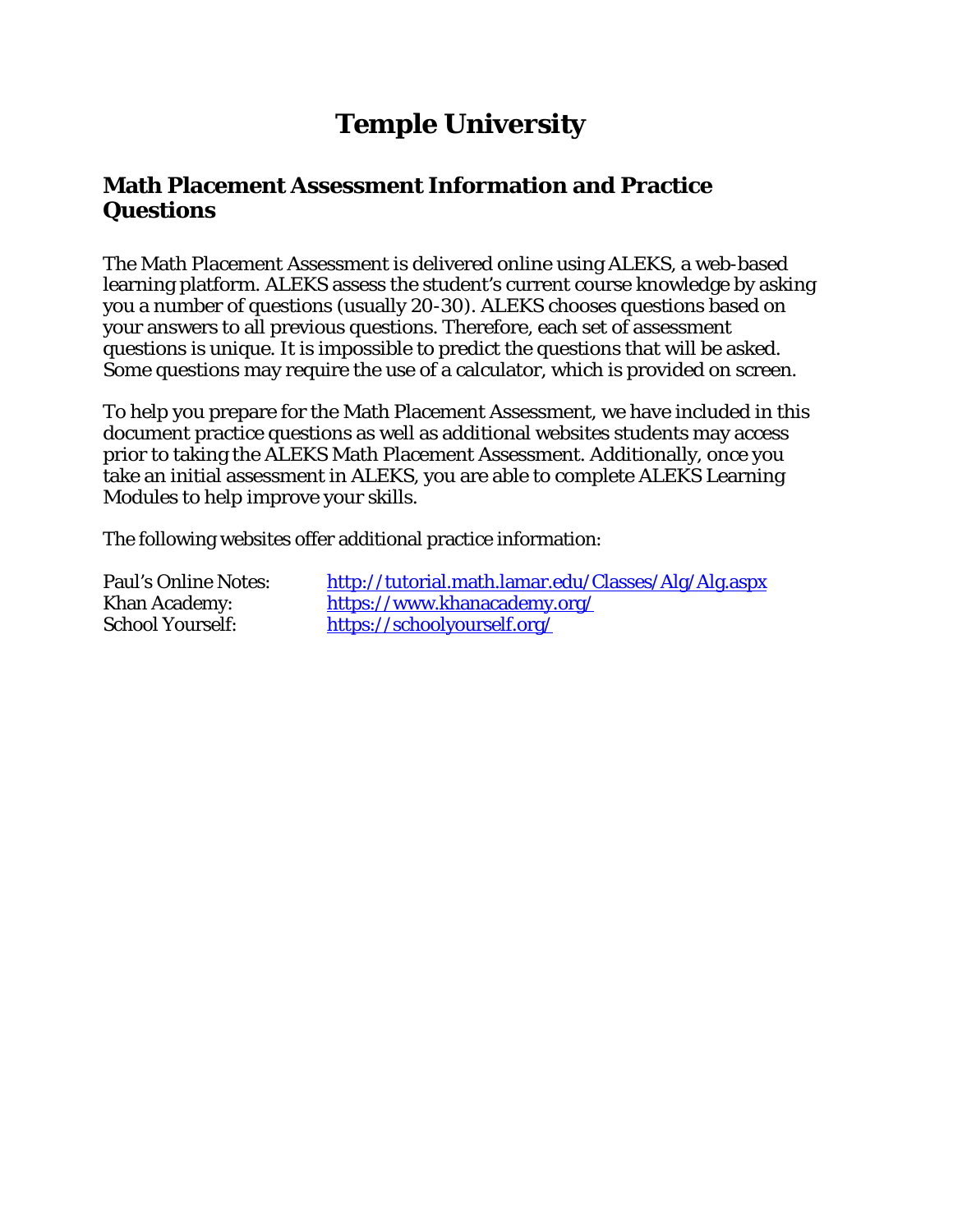## Practice Math Placement Exam questions

### Whole Numbers, Fractions, and Decimals

- 1. Compute 8.3 − 11.2 − 2.
- 2. Multiply  $\frac{5}{2} \times \frac{3}{10}$ . Write your answer as a fraction in simplest form.
- 3. Divide. Write your answer as a fraction in the simplest form.  $\frac{11}{14} \div \frac{5}{6}$ 6

### Percents, Proportions, and Geometry

- 4. Write  $\frac{20}{50}$  as a percentage.
- 5. What is 90% of 89?
- 6. For a moving object, the force acting on the object varies directly with the object's acceleration. When a force of 6 N acts on a certain object, the acceleration of the object is  $3 \text{ m/s}^2$ . If the force is changed to 20 N, what will be the acceleration of the object?
- 7. An item is regularly priced at \$90. It is now priced at a discount of 60% off the regular price. What is the price now?
- 8. The perimeter of the rectangle below is 166 units. Find the length of side  $WX$ . Write your answer without variables.



9. Find the area of the figure (sides meet at right angles).



- 10. Find the circumference and the area of a circle with radius 3 yd. Use 3.14 for  $\pi$ , and do not round your answers. Be sure to include the correct units in your answers.
- 11. A circle has radius of 8 in. Find the length s of the arc intercepted by a central angle of 0.9 radians. Do not round any intermediate computations, but round your answer to the nearest tenth.
- 12. Write an equation that expresses the following relationship: u varies jointly with  $p$  and  $d$  and inversely with  $w$ . In your equation use  $k$  as the constant of proportionality.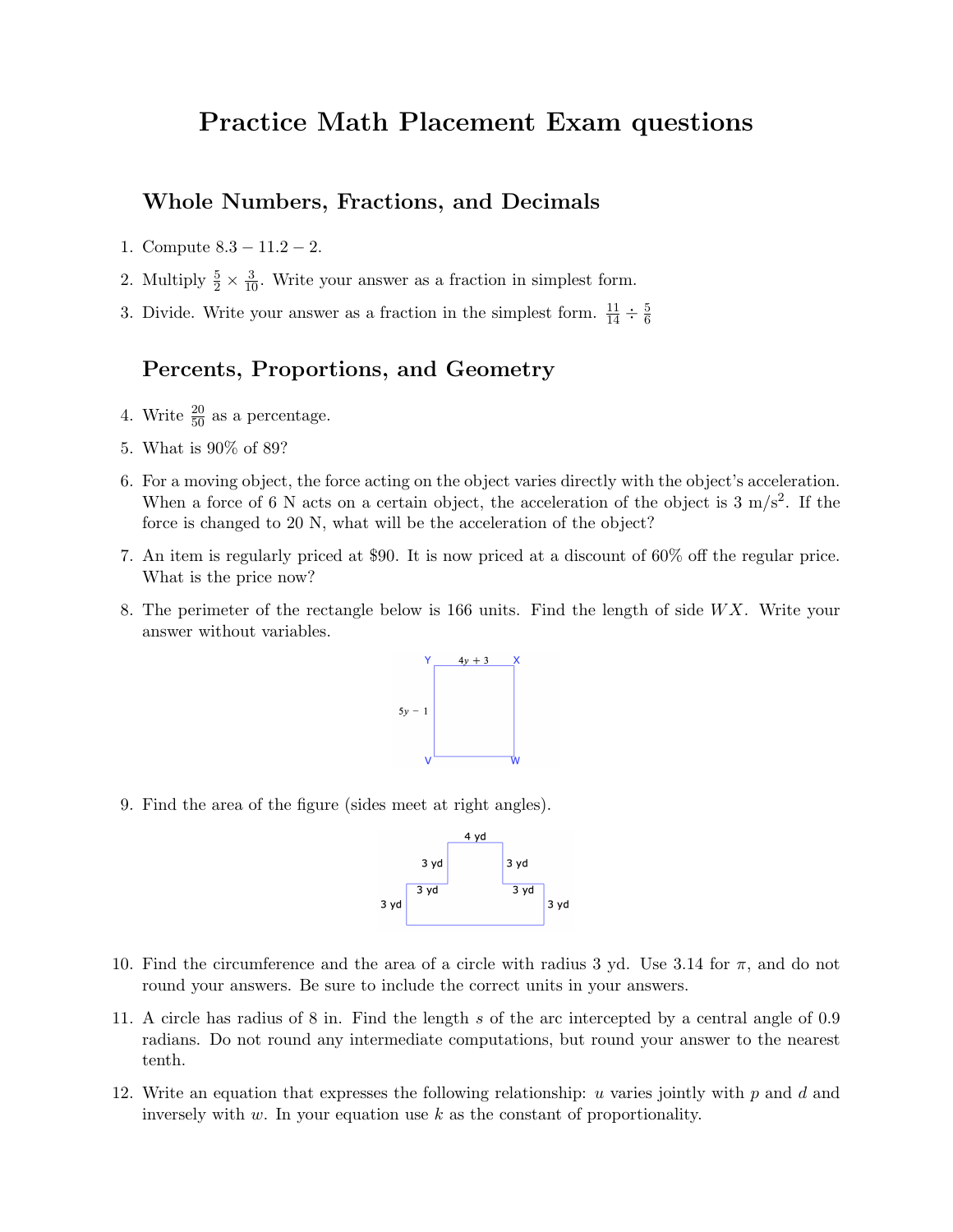### Signed Numbers, Linear Equations and Inequalities

13. Evaluate

- $(a)$  |14|
- $(b)$  |  $-8$ |
- 14. Solve for  $u: 9.6 = 6u$

15. Solve for  $w: 8 = -\frac{4}{3}$  $\frac{1}{w}$ . Simplify your answer as much as possible.

- 16. Solve the equation  $A=\frac{1}{2}$  $\frac{1}{2}h(c+d)$  for d.
- 17. Kira, Chang, and Henry have a total of \$70 in their wallets. Chang has 3 times what Henry has. Henry has \$5 more than Kira. How much do they each have in their wallets?
- 18. Rita, Frank, and Justin sent a total of 106 text messages over their cell phones during the weekend. Just sent 10 fewer messages than Rita. Frank sent 4 times as many messages as Justin. How many messages did each send?
- 19. For each equation, give the solution or determine that there are no solutions.

(a) 
$$
5(2 + w) - w = 10 + 4(w + 1)
$$

- (b)  $2(x-1)+8=6(2x-4)$
- 20. Solve  $-29 < -9 + 4v$  for v. Simplify your answer as much as possible.
- 21. Solve the inequality  $|w-2| \geq 8$ .
- 22. Graph the set  $\{x \mid -7 < x \le -2\}$  on the number line and write the set using interval notation.
- 23. Graph the solution to  $|w+9| < 2$  on the number line.
- 24. Graph the solution to the inequality  $(x-6)(x-1) < 0$  on the number line.

### Lines and Systems of Linear Equations

25. A line passes through the point  $(-2, 6)$  and has a slope of 4. Write an equation of that line.

26. Consider the line  $-8x - 4y = -8$ .

- (a) What is the slope of a line perpendicular to this line?
- (b) What is the slope of a line parallel to this line?
- 27. Consider the line  $8x 7y = 1$ .
	- (a) What is the slope of a line perpendicular to this line?
	- (b) What is the slope of a line parallel to this line?
- 28. For each system, determine if there is no solution, if there is a unique solution, or if there are infinitely many solutions. If there is a unique solution, find it.
	- (a)  $-x 3y = 3, x + 3y = 3$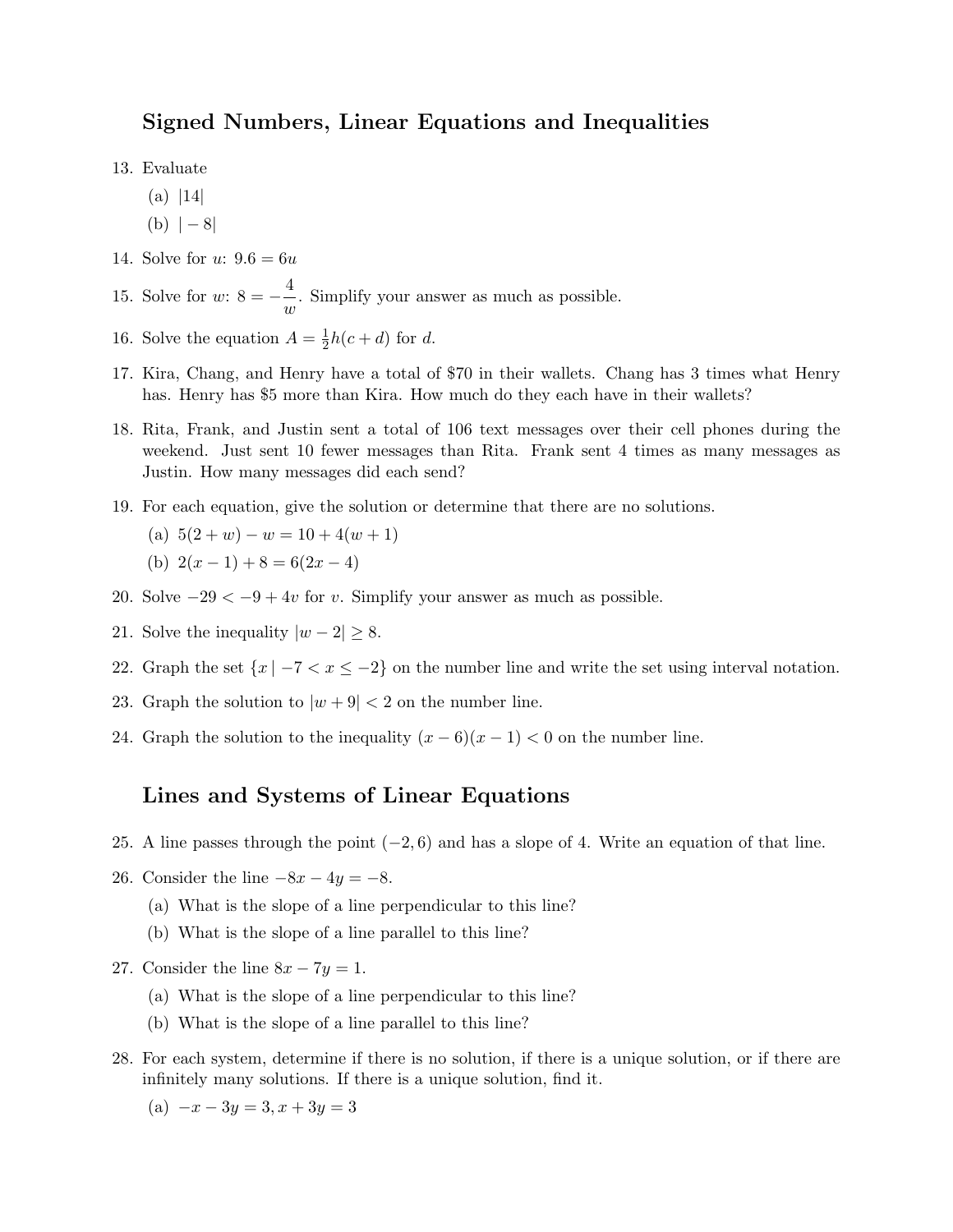- (b)  $x + 5y = 5, -x 5y = -5$
- 29. Flying against the wind, an airplane travels 3480 kilometers in 4 hours. Flying with the wind, the same plane travels 3930 kilometers in 3 hours. What is the rate of the plane in still air and what is the rate of the wind?

### Relations and Functions

- 30. The set  $J = \{a, f, j\}$  and  $L = \{a, b, j\}.$ 
	- (a) Find the union of  $J$  and  $L$ .
	- (b) Find the intersection of J and L.
- 31. The entire graph of the function  $f$  is shown in the figure below. Write the domain and range of f using interval notation.



- 32. Describe how the graph of  $y = f(x) 2$  is translated from  $y = f(x)$ .
- 33. Suppose that  $q$  and  $r$  are defined as follows:

$$
q(x) = -x - 1 \qquad r(x) = 2x^2 + 2
$$

Find  $(q \circ r)(5)$  and  $(r \circ q)(5)$ .

34. Suppose that  $q$  and  $h$  are defined for all real numbers as follows:

$$
g(x) = x - 1
$$
  $h(x) = 4x + 4$ 

Find  $(q + h)(x)$ ,  $(q \cdot h)(x)$ , and  $(q - h)(2)$ .

35. Let  $g = \{(-5, -1), (2, 0), (6, 2), (8, 1)\}\$ and  $h(x) = 3x - 8$ . Find  $g^{-1}(2), h^{-1}(x),$  and  $(h \circ h^{-1})(7)$ 

### Integer Exponents and Factoring

- 36. Multiply  $(x+2)(x-5)$ . Simplify your answer.
- 37. Factor the expression  $12vw^4y^3 18v^5w^9$
- 38. Find the least common multiple of  $10w^8v^6u$  and  $4u^5w^4v^7$ .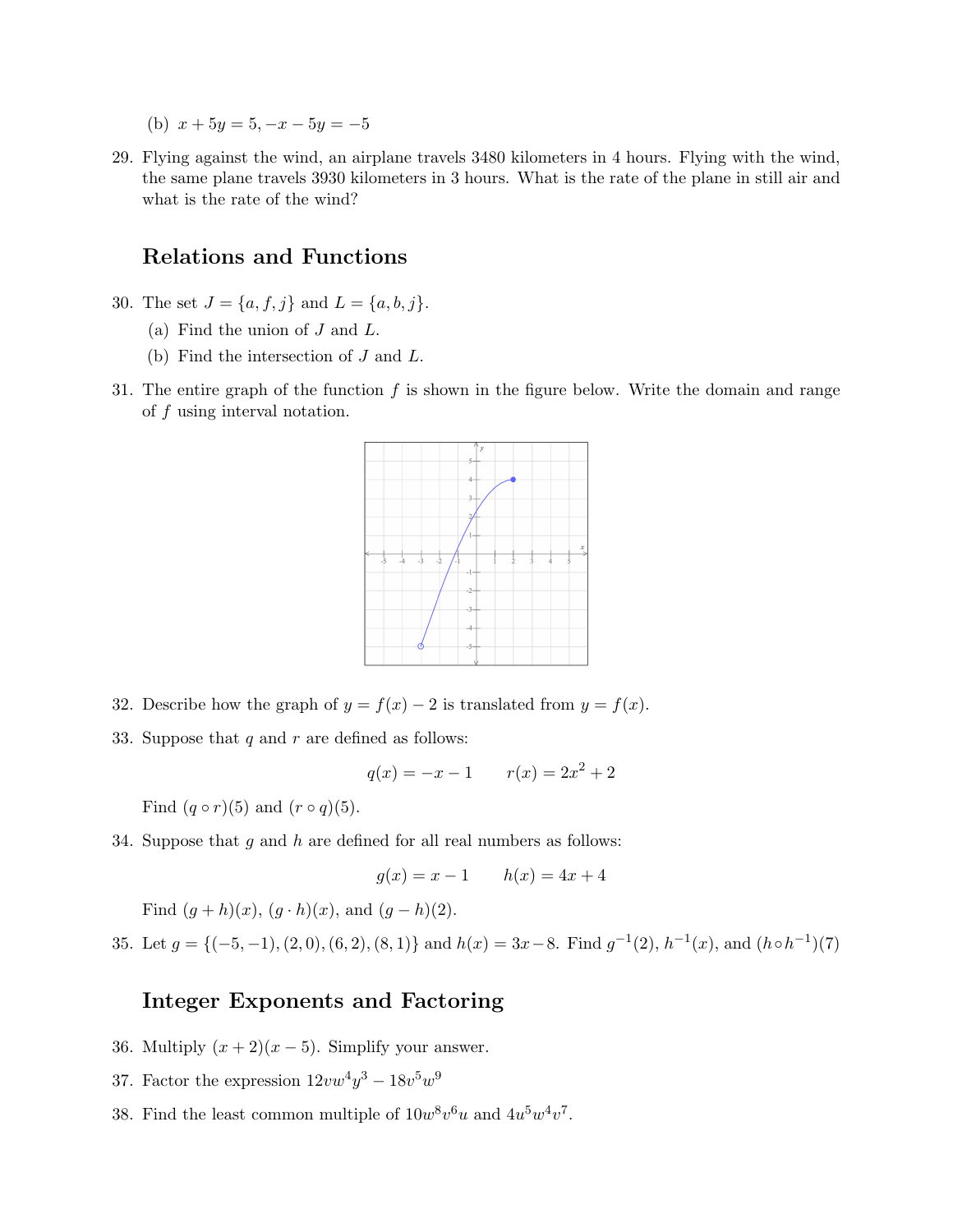### Quadratic and Polynomial Functions

- 39. Solve for  $u: u^2 + u 6 = 0$ .
- 40. Find all x-intercepts and y-intercepts of the graph of the function  $f(x) = 2x^3 2x^2 84x$ .
- 41. Compute the value of the discriminant and give the number of real solutions of the quadratic equation  $3x^2 - 6x + 2 = 0$ .
- 42. Graph the parabola  $y = -\frac{x^2}{2}$  $\frac{e^2}{2}$  by plotting the vertex and two additional points on each side of the vertex.
- 43. Graph the parabola  $y = (x 3)^2 + 4$  by plotting the vertex and two additional points on each side of the vertex.
- 44. Graph the parabola  $y = 3x^2 + 24x + 44$  by plotting the vertex and two additional points on each side of the vertex.
- 45. Solve the equation  $(y-1)^2 = 2y^2 12y + 22$  for y.
- 46. Graph the circle given by  $(x + 4)^2 + (y 3)^2 = 25$ .
- 47. Below is the graph of a function  $f$ . Use the graph to find the following values:
	- (a) All values at which  $f$  has a local maximum
	- (b) All local maximum values of  $f$



48. A ball is thrown upward with an initial height of 3 feet with a initial upward velocity 37 ft/s. The ball's height (in feet) after  $t$  seconds is given by

$$
h = 3 + 37t - 16t^2.
$$

Find all values of t for which the ball's height is 23 feet. Round your answer(s) to the nearest hundredth.

49. Find the x-intercept(s) and the coordinates of the vertex for the parabola  $y = x^2 - 2x - 35$ .

#### Rational Expressions and Functions

50. Add  $-\frac{8}{3}$  $\frac{8}{x-1} + \frac{3-2x}{x}$  $\frac{2x}{x}$ . Simplify your answer as much as possible.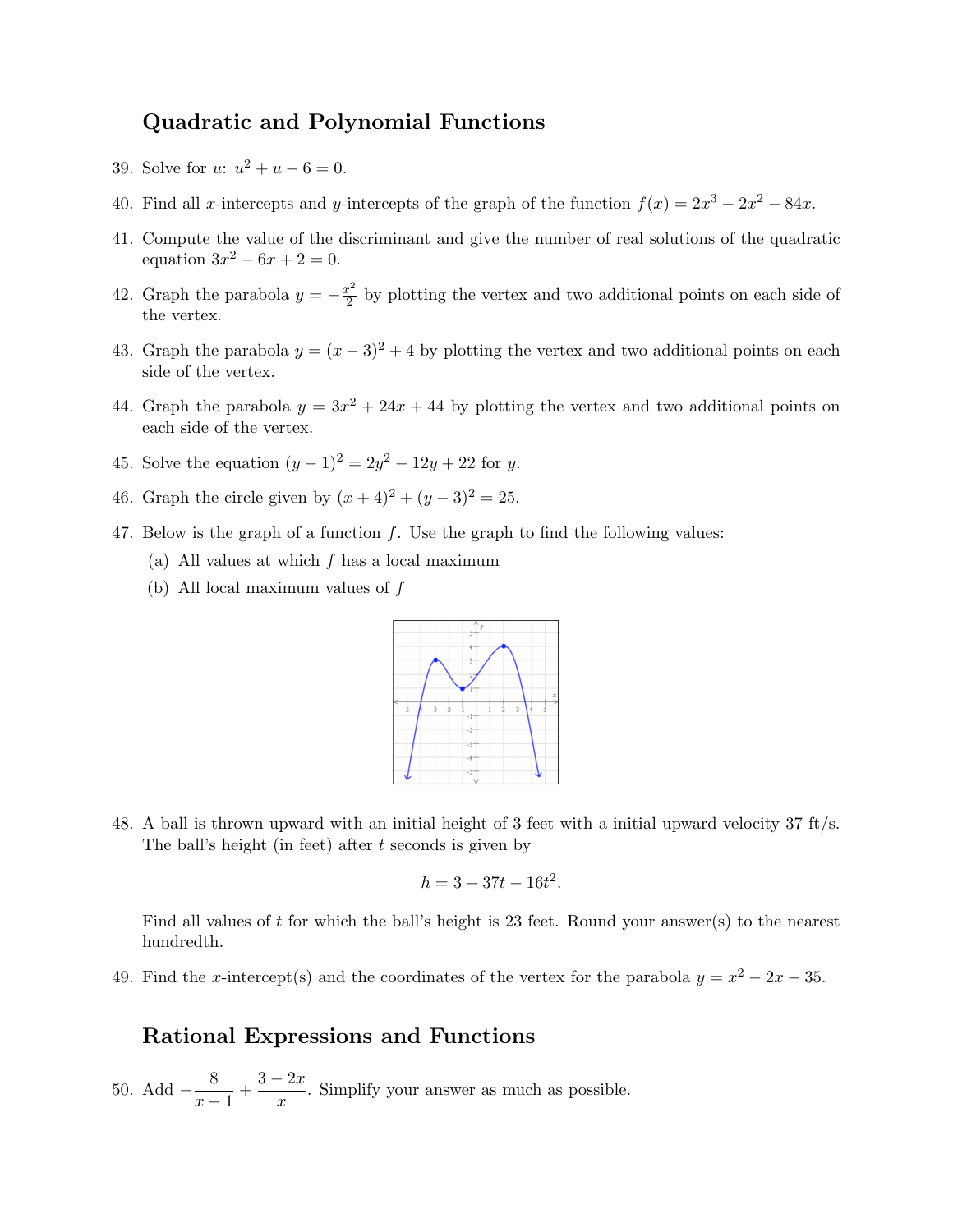- 51. Subtract  $-\frac{5a-3b}{7}$  $\frac{-3b}{7a} - \frac{8a + 10b}{7a}$  $\frac{7200}{7a}$ . Simplify your answer as much as possible.
- 52. Write  $-\frac{6a+5x}{c}$  $\frac{+5x}{6a} + \frac{9a-2x}{4a}$  $\frac{2\pi}{4a} + 1$  as a single fraction. Simplify your answer as much as possible.
- 53. Simplify <sup>8</sup><sup>v</sup> 5y 4  $\frac{66}{8v^4-12v^3x}$ .
- 54. Solve  $\frac{x-5}{x-1} + 1 = \frac{x+6}{x+4}$  $\frac{x+8}{x+4}$  for x.
- 55. Simplify the expression  $(y^{-1/3}x^2)^{2/3}$ . Write your answer without using negative exponents. Assume that all variables are positive real numbers.
- 56. Graph the rational function  $y = \frac{2}{x-2}$ .
- 57. Multiply  $\frac{x^2-2x-3}{2}$  $\frac{-2x-3}{x+3} \cdot \frac{x-2}{3x-9}$  $\frac{x}{3x-9}$ . Simplify your answer.
- 58. Simplify  $\frac{5v^2 + 10v 40}{2}$  $\frac{100}{v^2-v-2}$ .
- 59. The function h is defined by  $h(x) = \frac{x^2 8x + 15}{x^2 64}$  $\frac{3x+25}{x^2-64}$ . Find all values of x that are not in the domain of h.

### Radicals and Rational Exponents

- 60. Rationalize the denominator and simplify:  $\sqrt{\frac{7}{2}}$ 2
- 61. Write  $\sqrt[3]{16}$  in simplified radical form.
- 62. Simplify the following expressions. Write your answers without exponents.
	- $(a)$  4<sup>-3/2</sup>
	- (b)  $\left(\frac{1}{16}\right)^{5/4}$
- 63. Simplify  $(b^{1/5}c^4)^{-3/2}$ . Write your answer without using negative exponents. Assume that all variables are positive real numbers.
- 64. Simplify as much as possible, assuming all variables are positive real numbers.
	- $(a)$  7 $w$ √  $50u^3 + u$ √  $2uw^2$ √  $\frac{36u}{45u^5} + u^2\sqrt{}$
	- $(b)$  6x  $80ux^2$
	- (c)  $y\sqrt{32y v^2} 8v\sqrt{18y^3}$
- 65. Graph the function  $f(x) = 3\sqrt{x+1}$ , including the leftmost point and three additional points.
- 66. Graph the rational function  $f(x) = \frac{-3x+4}{-x+3}$ .
- 67. Solve  $y 3 = \sqrt{-3y + 63}$ , where y is a real number.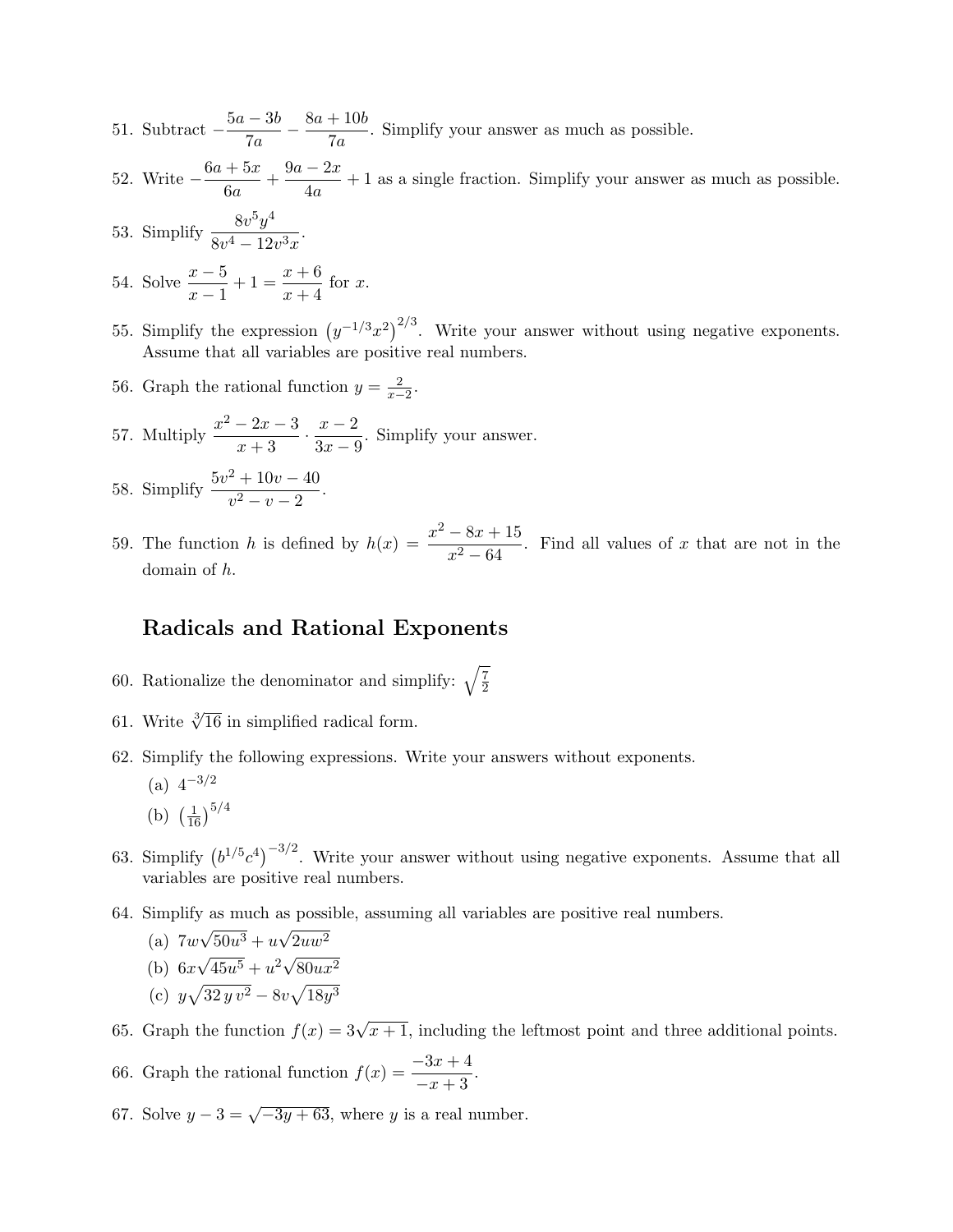68. Simplify  $\frac{z^{1/3}}{1/4}$  $\frac{z^{1/4}z^{-3/4}}$ .

69. Rationalize the denominator and simplify  $\frac{\sqrt{5} + \sqrt{2}}{\sqrt{2}}$  $5 \frac{v}{\sqrt{2}}$ 2 .

### Exponentials and Logarithms

- 70. Use the properties of logarithms to expand  $log(yx^3)$ . Each logarithm should involve only one variable and should not have any exponents. Assume that all variables are positive.
- 71. Rewrite  $x = e^9$  as a logarithmic equation.
- 72. Solve  $\ln(x 7) + \ln 2 = \ln x$  for x.
- 73. Solve  $5 + \ln(x + 4) = 3$  for x. Do not round any intermediate computations, and round your answer to the nearest hundredth.
- 74. Solve  $\log_7 x = -2$  for x. Simplify your answer as much as possible.
- 75. Solve  $\log_5(-1-4x) = 1$  for x.
- 76. Solve  $27^{-x+1} = 81$  for x.
- 77. Solve for the variables. Round your answer to the nearest hundredth. You may use a calculator.

$$
e^x = 8, \qquad 7^{-7y} = 9
$$

- 78. Solve for x:  $4\ln(x+2) = 8$ . Do not round any intermediate computations. Round your answer to the nearest hundredth.
- 79. Use the change of base formula to compute  $log_7(6)$ . You may use a calculator. Round your answer to the nearest thousandth.
- 80.  $\log_2\left(\frac{1}{16}\right)$

#### Trigonometry

- 81. Find the exact value of  $\sin\left(\arctan\left(-\frac{12}{5}\right)\right)$  $\frac{12}{5})$
- 82. Find the terminal point on the unit circle determined by  $\frac{7\pi}{6}$  radians.
- 83. (a) Find an angle between  $0°$  and  $360°$  that is coterminal with -315°.
	- (b) Find an angle between 0 and  $2\pi$  that is coterminal with  $\frac{9\pi}{4}$
- 84. (a) Find an angle between  $0°$  and  $360°$  that is coterminal with  $835°$ .
	- (b) Find an angle between 0 and  $2\pi$  that is coterminal with  $\frac{33\pi}{10}$
- 85. Simplify tan  $x \cos x$  using algebra and the fundamental trigonometric identities. Your answer should be a number or use a single trigonometric function.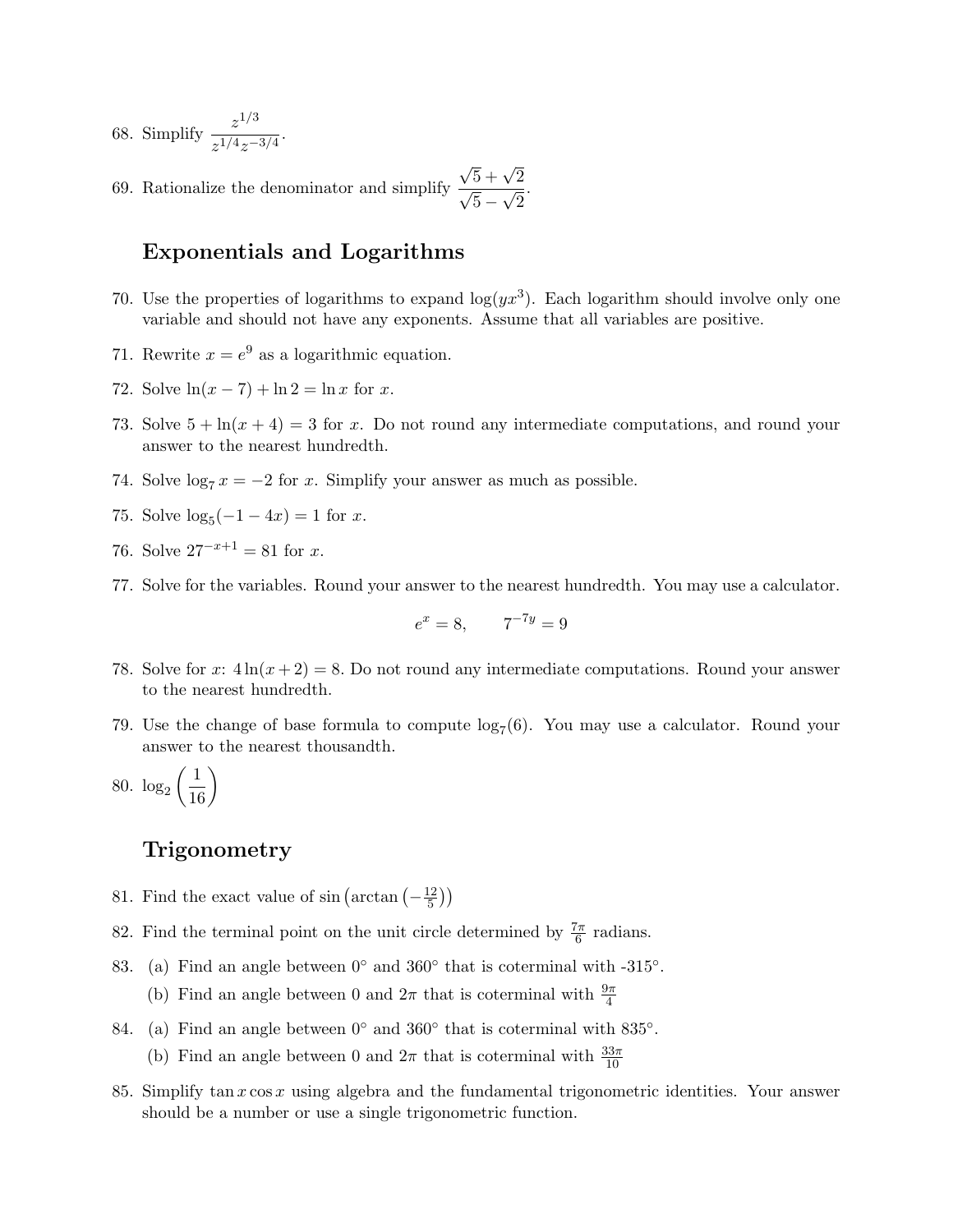- 86. Find all solutions of the equation  $2\cos\theta +$ √  $2 = 0$  in the interval  $[0, 2\pi)$ . Write your answer in radians in terms of  $\pi$ .
- 87. Let  $(-3, 7)$  be a point on the terminal side of  $\theta$ . Find the exact values of sin  $\theta$ , sec  $\theta$ , tan  $\theta$ .
- 88. Convert  $\frac{5\pi}{3}$  radians to degree measure.
- 89. Find all solutions of the equation  $2 \sin \theta$  √  $3 = 0$  in the interval  $[0, 2\pi)$ .
- 90. Find the exact value of  $arctan(-1)$ .
- 91. Simplify the expression  $\cos^2 4\theta \sin^2 4\theta$  by using the double-angle formula.
- 92. Find the exact value for
	- (a) csc  $\frac{5\pi}{4}$ (b) cot  $\frac{5\pi}{4}$
- 93. Use a sum or difference formula to find the exact value of  $\cos \frac{3\pi}{7} \cos \frac{5\pi}{28} + \sin \frac{3\pi}{7} \sin \frac{5\pi}{28}$ .
- 94. Consider a triangle ABC like the one below. Suppose that  $A = 60^{\circ}, C = 84^{\circ}$ , and  $a = 3$  (the figure is not drawn to scale). Find  $B$ ,  $b$ , and  $c$ . Round your answers to the nearest tenth.



95. Simplify  $\frac{\cot x}{\csc x}$ 

96. Find all solutions of the equation in the interval  $[0, 2\pi)$ .

$$
-4\sin x = -\cos^2 x + 4
$$

97. Find the exact value of  $\tan^{-1}(\frac{-\sqrt{3}}{3})$  $\frac{\sqrt{3}}{3}$ ). Write your answer in terms of  $\pi$ .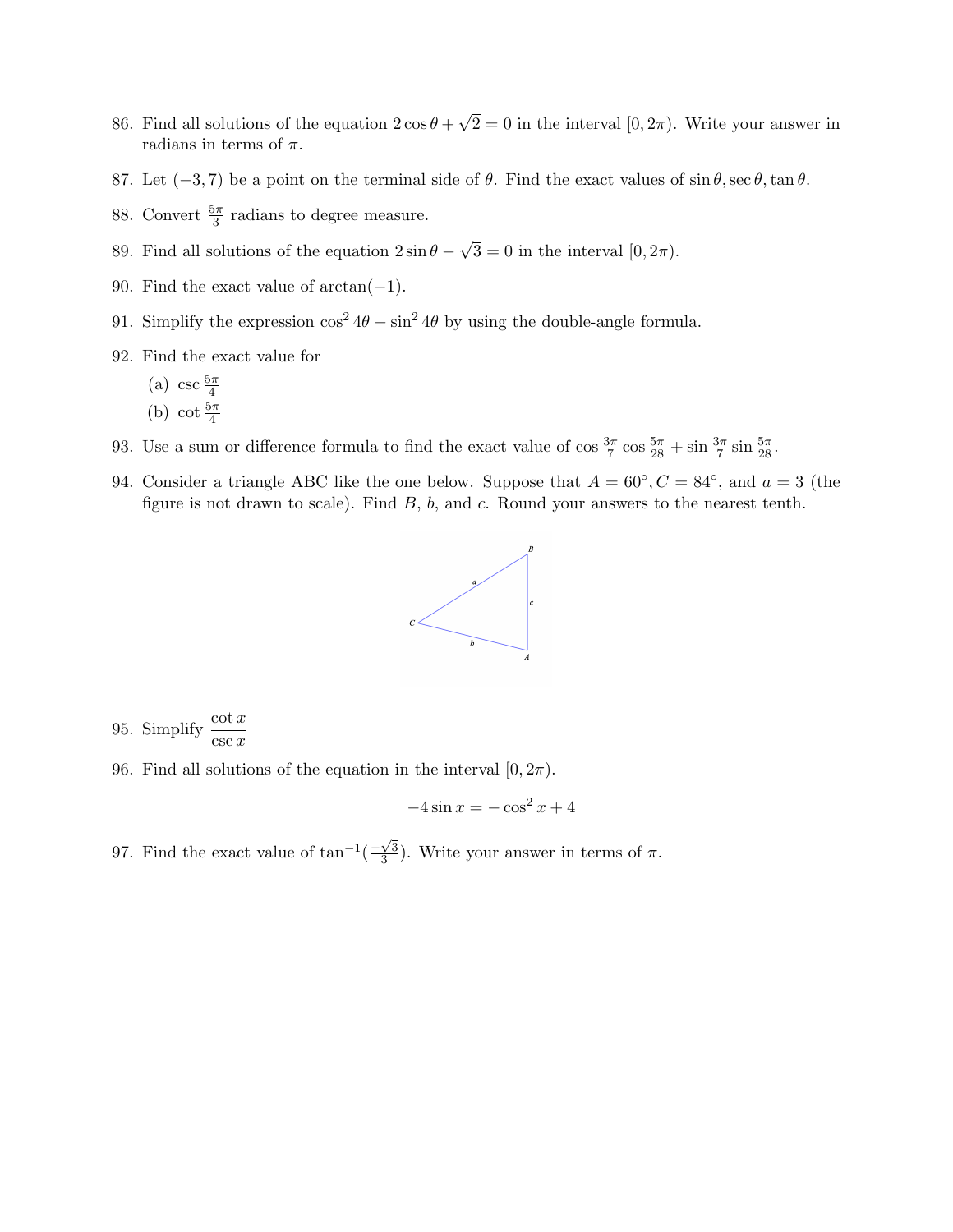# Practice Math Placement Exam Answer Key

### Whole Numbers, Fractions, and Decimals

- 1. −4.9
- 2.  $\frac{3}{4}$
- 3.  $\frac{33}{35}$

### Percents, Proportions, and Geometry

- 4. 40%
- 5. 80.1
- 6. 10  $\text{m/s}^2$
- 7. \$36
- 8. 44 units
- 9. 42 yds<sup>2</sup>
- 10. Circumference: 18.84 yd, Area: 28.26 yd<sup>2</sup>
- 11. 7.2 in

$$
12. \ u = \frac{kpd}{w}
$$

### Signed Numbers, Linear Equations and Inequalities

- 13. (a) 14 (b) 8
- 14.  $u = 1.6$
- 15.  $w = -\frac{1}{2}$  $\overline{2}$
- 16.  $d = 2\frac{A}{h} c$
- 17. Kira: \$10, Henry: \$15, Chang: \$45
- 18. Rita: 26, Frank 64, Justin 16
- 19. (a) No solution

(b)  $x = 3$ 

- 20.  $v > -5$
- 21.  $w \le -6$  or  $w \ge 10$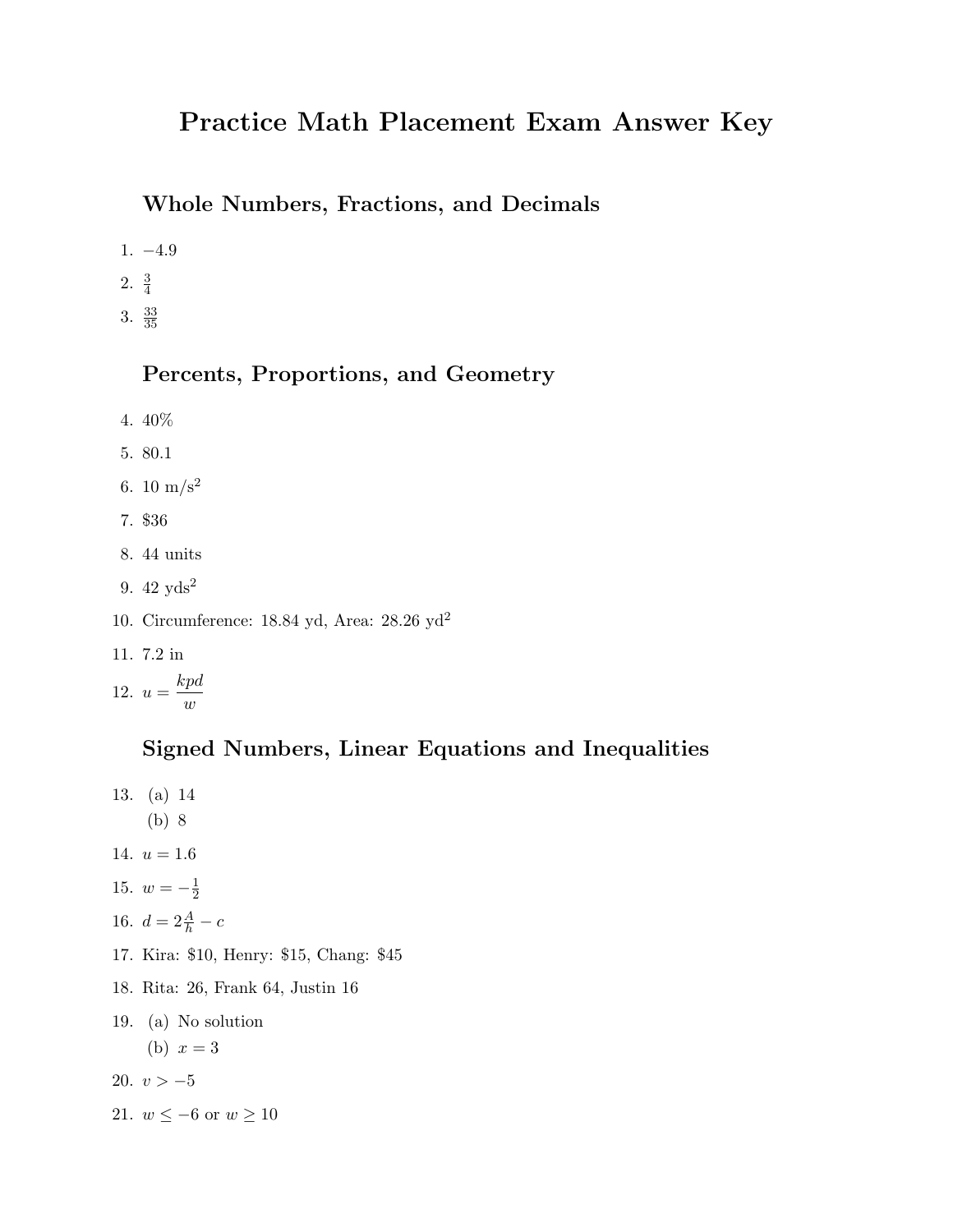22. Interval notation:  $(-7, 2]$ 



23.

24.

| $-11-10-9$ -8 -7 -6 -5 -4 -3 -2 -1 0 1 2 3 4 5 6 7 8 9 10 11 |
|--------------------------------------------------------------|
|                                                              |
|                                                              |

### Lines and Systems of Linear Equations

- 25.  $y-6=4(x+2)$
- 26. (a)  $\frac{1}{2}$  $(b) -2$
- 27. (a)  $-\frac{7}{8}$ 8 (b)  $\frac{8}{7}$
- 28. (a) No solution
	- (b) Infinitely many solutions satisfying  $y = 1 \frac{x}{5}$ 5
- 29. Rate of the plane in still air: 1090 km/hr, rate of the wind: 220 km/hr

## Relations and Functions

- 30. (a)  $J \cup L = \{a, b, f, j\}$ (b)  $J \cap L = \{a, j\}$
- 31. Domain: (−3, 2]; Range: (−5, 4]
- 32. Vertical shift downward two units
- 33.  $(q \circ r)(5) = -53$  and  $(r \circ q)(5) = 74$
- 34.  $(g+h)(x) = 5x+3$ ,  $(g \cdot h)(x) = 4x^2-4$ , and  $(g-h)(2) = -11$

35. 
$$
g^{-1}(2) = 6
$$
,  $h^{-1}(x) = \frac{x+8}{3}$ ,  $(h \circ h^{-1})(7) = 7$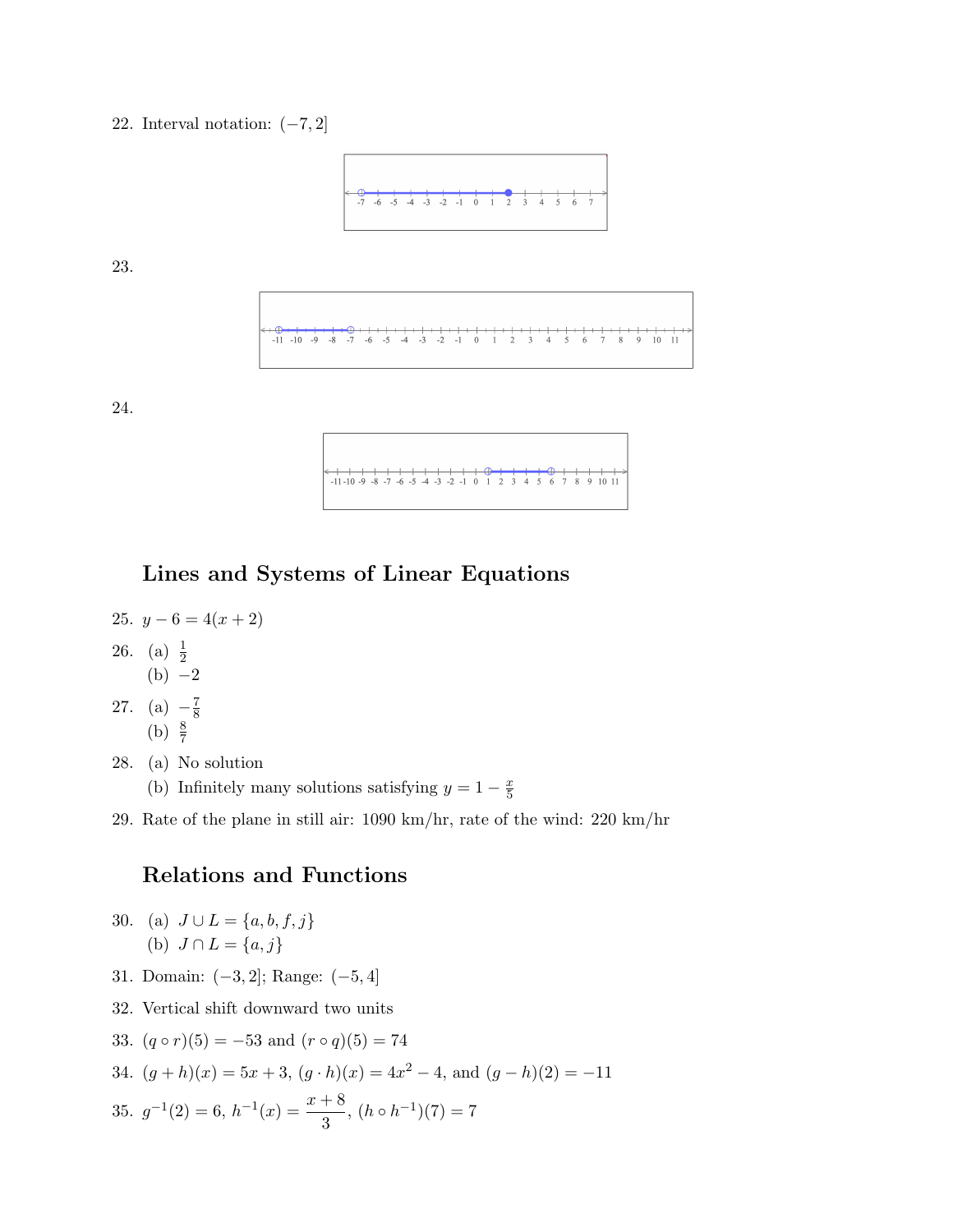# Integer Exponents and Factoring

36.  $x^2 - 3x - 10$ 37.  $6vw^4(2y^3-3v^4w^5)$ 38.  $20u^5w^8v^7$ 

# Quadratic and Polynomial Functions

- 39.  $u = -3, u = 2.$
- 40. *x*-intercepts:  $x = -6, 0, 7$ ; *y*-intercepts:  $y = 0$
- 41. 12; two real solutions

42.



43.

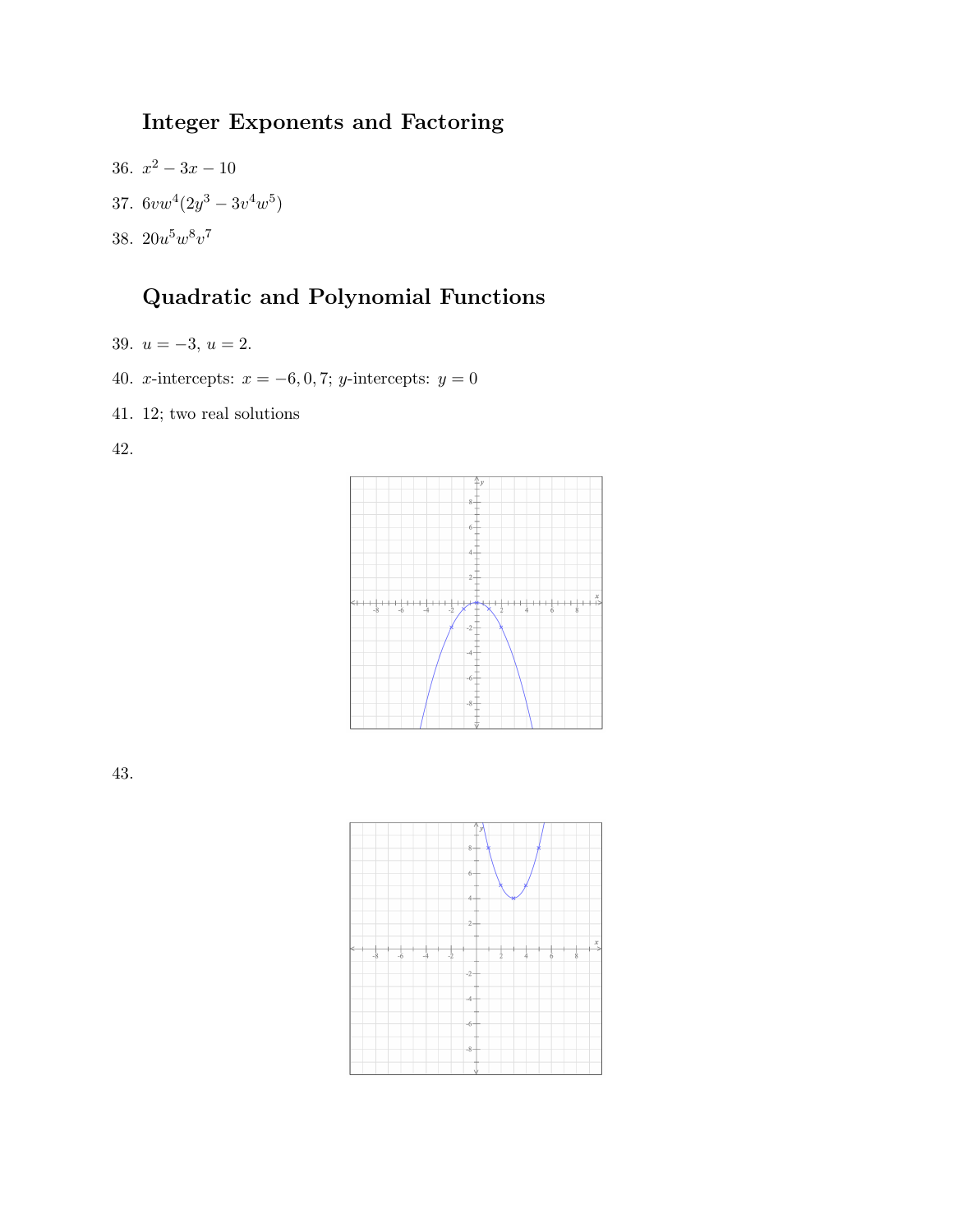

# 45.  $y = 3, 7$

46.



- 47. (a) -3, 2
	- (b) 3, 4
- 48.  $t = 0.86$  seconds or  $t = 1.45$  seconds
- 49. *x*-intercepts:  $x = -5$  and  $x = 7$ ; vertex:  $(1, -36)$

# Rational Expressions and Functions

50. 
$$
-\frac{2x^2 + 3x + 3}{x^2 - x}
$$
  
51. 
$$
-\frac{13a + 7b}{7a}
$$
  
52. 
$$
\frac{27a - 16x}{12a}
$$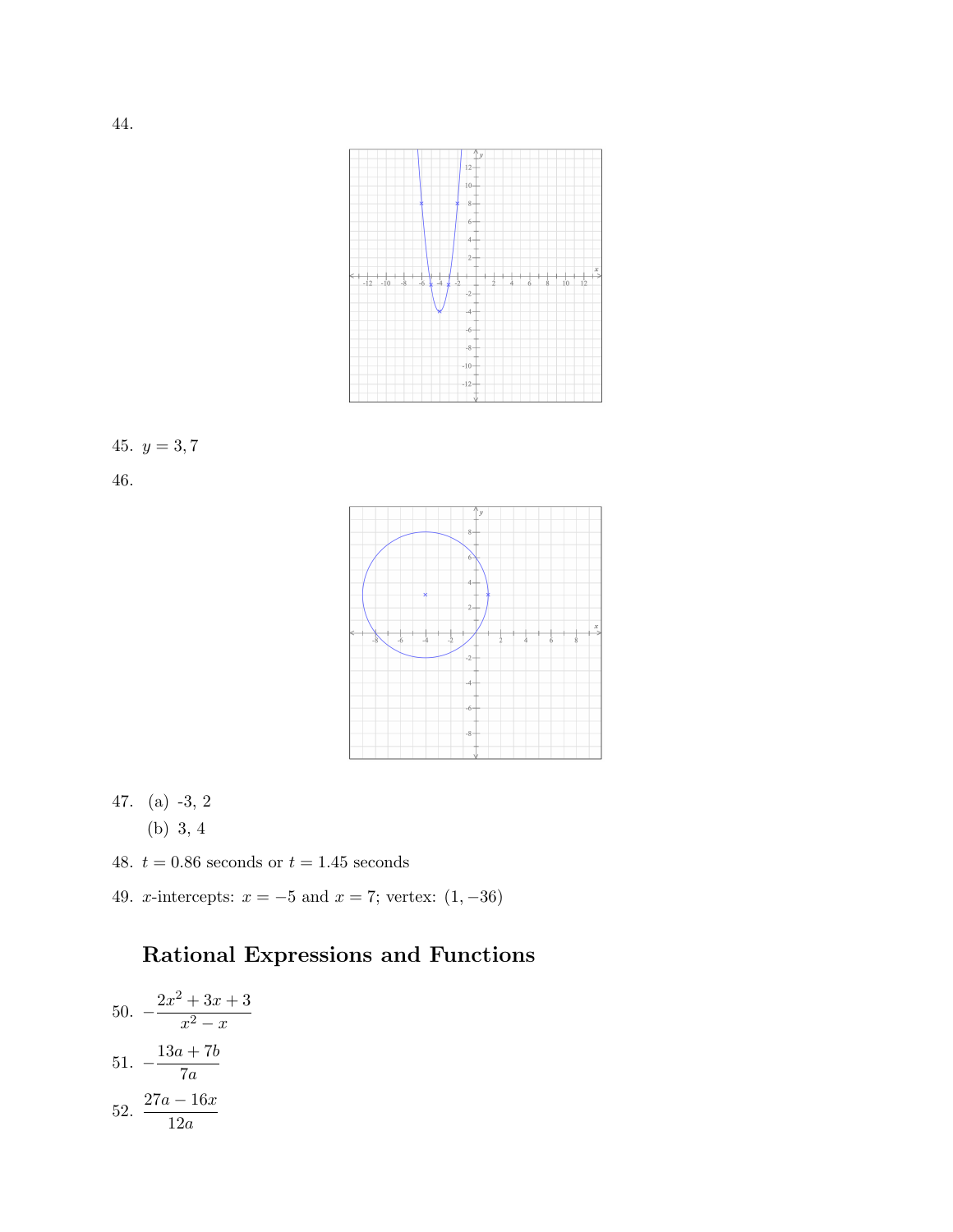53. 
$$
\frac{2v^2y^4}{2v - 3x}
$$
  
54.  $x = -3, 6$   
55. 
$$
\frac{x^{4/3}}{y^{2/9}}
$$
  
56.



 $57. \frac{x^2 - x - 2}{2}$  $3x + 9$ 58.  $\frac{5(v+4)}{1}$  $v+1$ 59.  $x = -8, 8$ 

# Radicals and Rational Exponents

- 60.  $\sqrt{14}$ 2
- 61.  $2\sqrt[3]{2}$
- 62. (a)  $\frac{1}{8}$ 
	- (b)  $\frac{1}{32}$
- 63.  $\frac{1}{b^{3/10}c^6}$
- 64. (a)  $36\sqrt{2}u^{3/2}w$ 
	- (b)  $22xu^2\sqrt{ }$  $5u$
	- (c)  $-20\sqrt{2}v\sqrt{y^3}$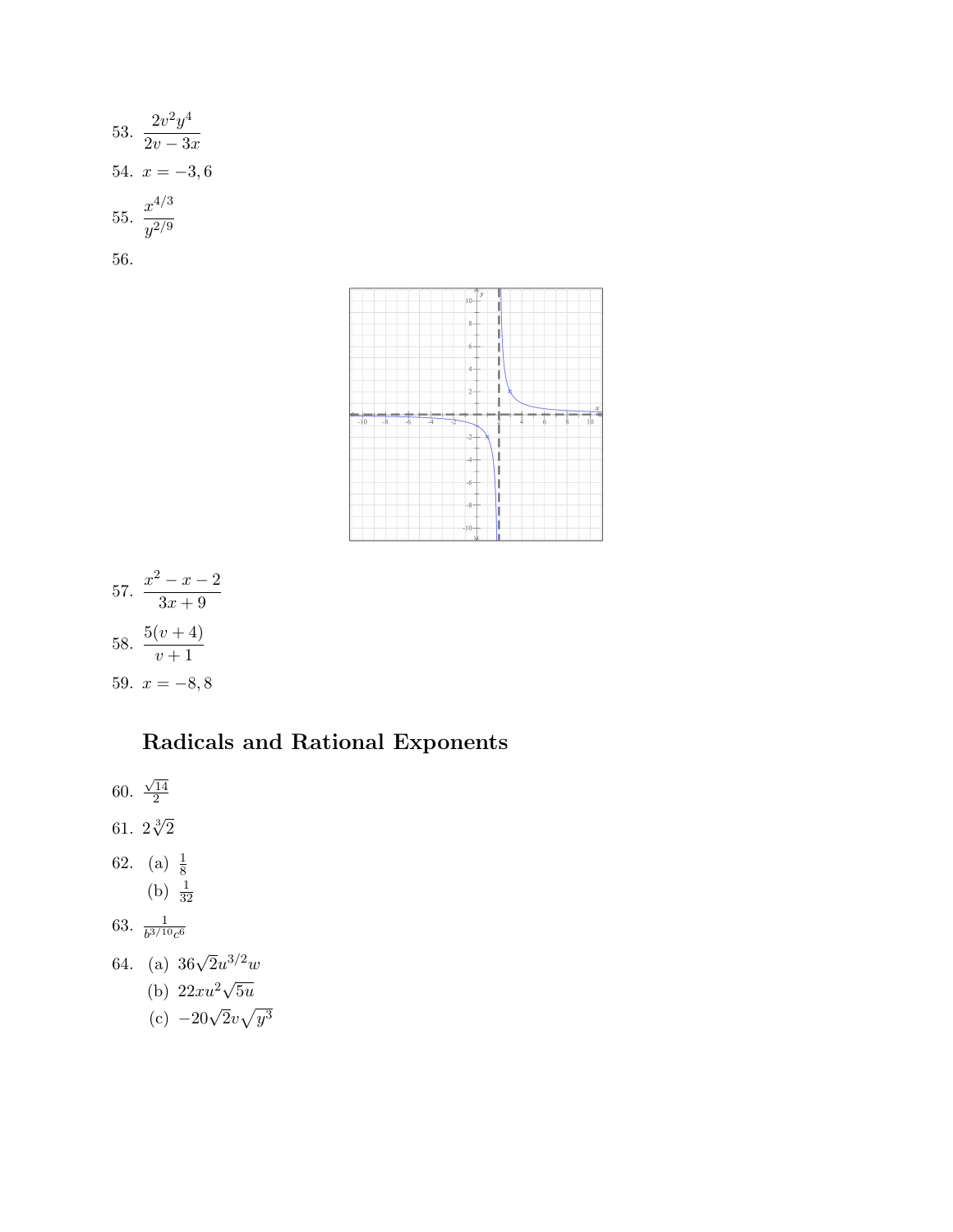

66.



67.  $y = 9$ 68.  $z^{5/6}$ 69.  $\frac{7+2\sqrt{10}}{2}$ 3

# Exponentials and Logarithms

70.  $\log y + 3 \log x$ 71.  $\ln x = 9$ 72.  $x = 14$ 73. −3.86 74.  $\frac{1}{49}$ 

65.